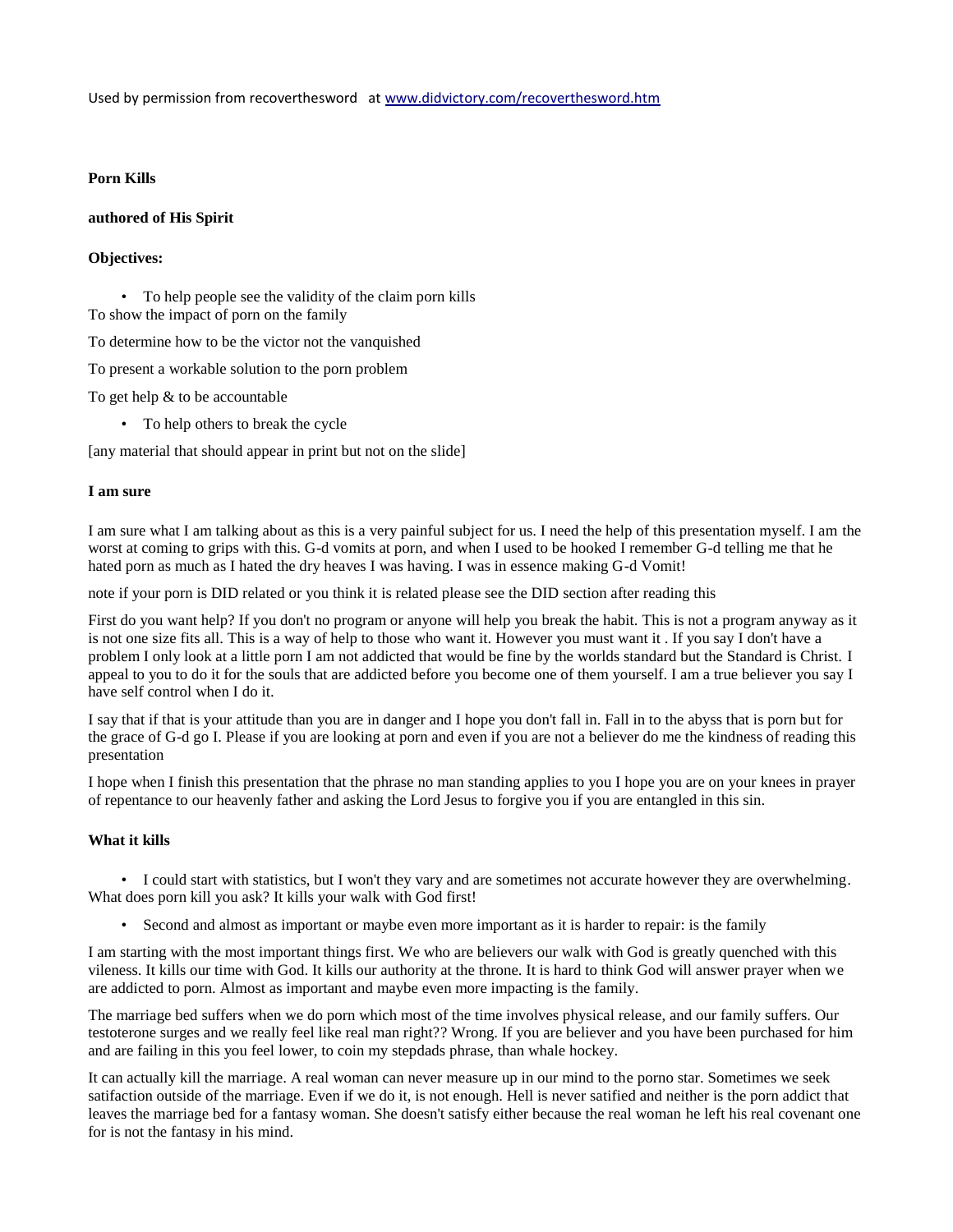It kills the lost when we act like this we don't want to witness or work for the Lord. It can destroy your children. I started my descent into the abyss of porn with porno magazines in camper by my house at 14 years old. It greatly impacts your sexual desire and sometimes sends the body into sexual overload I don't mean like awesome sex or even excessive sex with a spouse but in a bad way where you can not even function.

A man opens a porn magazine and begins to read and look and lust after the pictures. It has been 3 hours whew I really need some more before I drag myself to work. At work, Your performance is very lousy I do not know what got into you. If you keep this up I will have no choice but to let you go. **Is this you friend? I hope not.**

**Maybe this is you,** Wow your are a great asset to this company. You know if you came to a few managers' training with me I might convince them to make you a manager. You are told the the first training starts Monday night at 6pm and can you be there. Sure you say and head home. It is Monday night at 4:00 pm. Hmmm it only takes an hour to the get to the training in heavy traffic. Well I will be a manager soon. The wife is not home yet you are all alone MAYBE I will catcha quicky . It it is taking a long time to load you tell yourself. 5:00 that wasn't enough maybe one more quick one. at 5:30 you head out the door well if traffic is good I will still make that meeting. Traffic is heavy and you make it to the meeting at 6:15. You lose your promotion. **Brother I hope this is not you.**

You are all alone your family is asleep your wife was tired and your have the internet in front of you. You look up your favorite porn site. It is about 9:30 pm you have a big day at work tomorrow and a lot of catchup to do the big guns are in. You decide you will go an hour early. it is 11:30 and you are looking at a 3 hour video. You are about ready to get intense. Suddenly you hear Dad whats that you are looking at? Startled you immediately hit the close on the browser. I was scared and I wanted you to pray with me . You turn to go pray with your 9-11 year old boy not answering his question The next day as you arrive dragging to work at the regular time, Your son sick with the flu gets on the internet. OH NO!! in your haste you forgot to delete the history. *FRIEND G-d forbid this is you!* The cycle starts again..

• STILL THINK IT WON'T HAPPEN TO YOU THE NUMBERS ARE AGAINST YOU FRIEND I STARTED THE SAME WAY THINKING THAT WAY

• NOW SOME STATS BRACKETED AND BOLD TEXT IS NOT PART OF THE ORIGINAL STATS. THE FULL LIST IS AVAILABLE JUST TYPE PORN STATS IN GOOGLE BROWSER AND GET READY TO WEEP

72 MILLION: THE APPROXIMATE NUMBER OF UNIQUE VISITORS TO ADULT WEBSITES IN 2006, PER MONTH, WORLDWIDE. 420 MILLION: TOTAL NUMBER OF PORN PAGES. 40 MILLION: THE NUMBER OF U.S. ADULTS WHO REGULARLY VISIT PORN WEBSITES.

#### *[72 MILLION TIMES 12 = ALMOST A 1/4 OF THE EARTHS POPULATION IN ONE YEAR]*

\* IN A SURVEY OF OVER 500 CHRISTIAN MEN AT A MEN'S RETREAT, OVER 90% ADMITTED THAT THEY WERE FEELING DISCONNECTED FROM GOD BECAUSE LUST, PORN, OR FANTASY HAD GAINED A FOOTHOLD IN THEIR LIVES. AS REPORTED IN AN ARTICLE ON PASTORS.COM BY KENNY LUCK. **ARE YOU CRYING YET?, WE ARE ROBBING GOD OF EVANGELISM AND OUR LIVES OF HIS POWER!**

Finally is the impact on the next generation. I am grieved that this industry preys on the young. They name their sites things like Whitehouse.com,Nasa.com, etc.. They go to court because someone sues and good they did, but it is too late another generation has been introduced to porn.

\* 39 million homes receive the adult channels in scrambled form, while the number of children with potential exposure to such images is about 29 million Morality Continues to Decay. Barna Research Group, November 3, 2003

• Do you feel you are disconnected from God and not able to reach Him?

If this is in your life it is hard to get God to pay attention to us as we show we love something more than Him!

It is hard to think God will answer your prayers and the devil gets more ground than you could ever believe.

• The temporal consequence of this is far reaching as it is the foundation of fornication!

Wow you say this is hard to take. It would be harder to take that we caused our family to be lost do to our example and even our own souls

OK on to the the victory part. Please understand that there is not a cookie cutter fix. You will have to see what works for you. However I know that all success will come from a few basic understandings. I will list them then go into details on each one.

• Confession and repentance Support and accountability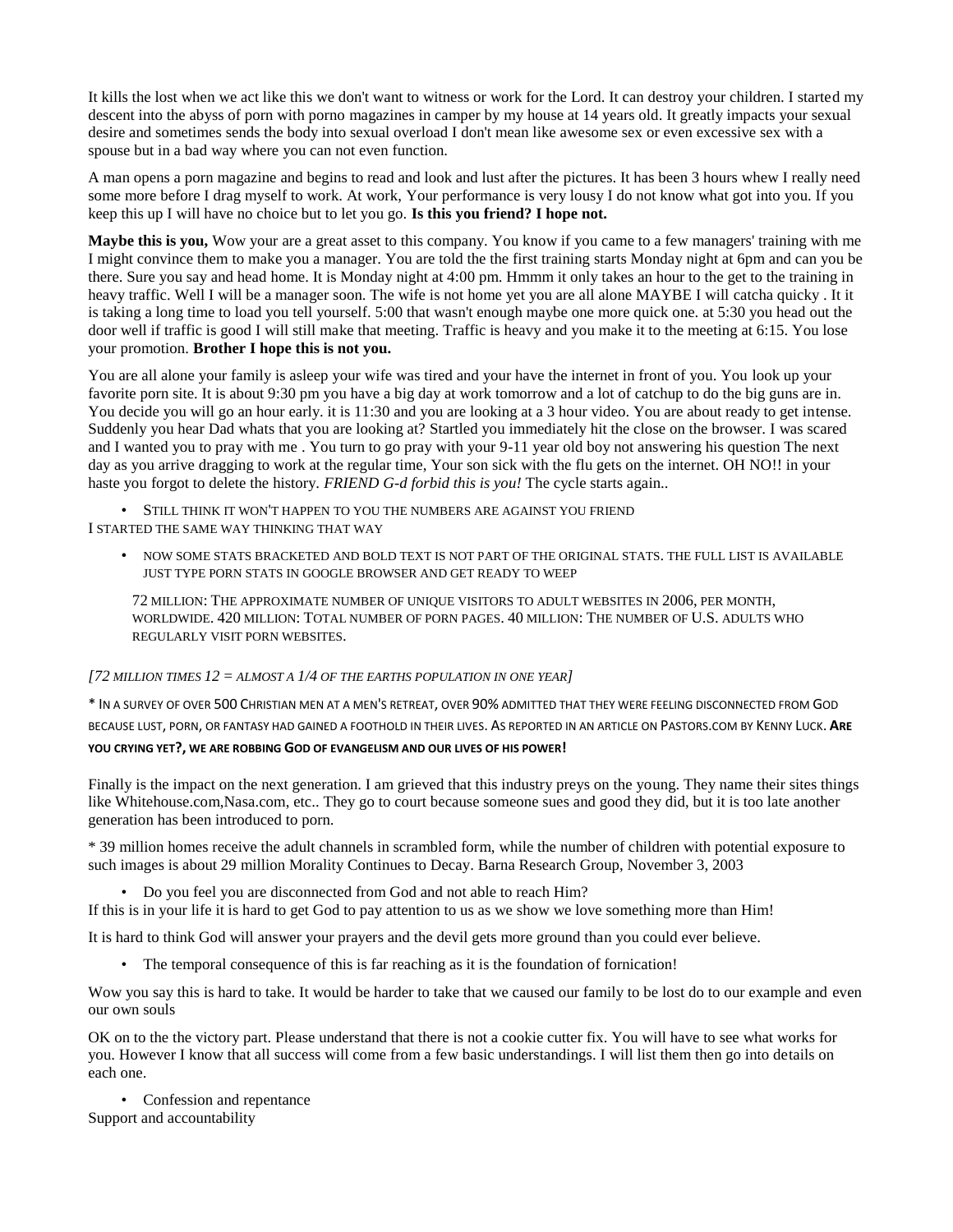I may be shunned here if you are not of the same opinion, but for me it took a penalty

- It takes a new mindset that this is not a minor thing but is a major setback in faith a stumbling block of the size of MNT Everest
- Prayer & Prayers of the saints

Patience and perseverance

The WORD the WORD the WORD

Faith

• Last but not least is desire and brokenness

I bet you wondered why I did not mention a porn filter? Because as it is now the adult stores are very accessible and if you are desperate you might end up there. No the desire for porn, not just access at home to it, must be broken. I have been in situation when I was still recovering. I had the filter at home and did not take cash with me so I would not go to a store but the porn was at my friend's house. I fell and ended up going to the store anyway

By all means use a filter if you have one but don't rely on it to break the hold see the resources section in this presentation. Accountability is more important than a filter

#### **Confession and Repentance**

Confession because he who confesses and forsakes his sin shall find mercy. How can I repent if I am addicted you say? In order to forsake the sin there must be repentance. Do you want to be free than get rid off all pornography in your home and anywhere else you keep it. It won't last you say I will fall again. Well shame on you but if you do the shame you feel I felt before more like my heart broke in two. I wanted to be pleasing to Jesus, and I knew he wasn't pleased with this at all.

## **Support and Accountability**

You need someone not in porn to be an accountability partner and a support to you. Someone who will not baby you and is a strong believer and not your spouse though they can help and should be included in the process if they are aware of the problem. A brother if you are a man, and a sister if you are a woman

# **A Penalty**

It has to cost you something if you fail. I do not speak of a way to earn forgiveness that is not biblical but a penalty for transgression regardless of how you feel whether you feel guilty or not. I tried many things as a penalty but the most effective was fasting and even total abstinence from technology for a time. Maybe it will have to be something else for you. Prayer and experimenting will give you the answer.

#### **A new mindset**

Possibly the most important is the new mindset PS 51 style repentance confession and forsaking but King David knew that wasn't enough wash me and cleanse me OH Lord renew a right Spirit within me Why the most important ??? I think it is because until we take and see the sin like He sees it we will not change

All other things can be present including a porn filter and a support and accountability group even a desire to quit but you will not succeed until you change your mindset!!

# **Prayer & Prayer of the Saints**

The effectual fervent prayer of a righteous man avails much. It is war, and for your victory it never hurts to bring in the backbone of the Spirit, prayer warriors Also they may see in the spirit if you fall even if you are too ashamed to tell anyone if they know to pray to begin with. **That doesn't mean we who are the problem don't pray just that we get spiritual reinforcements. We need to pray much prayer ourselves**

#### **Patience and Perseverance**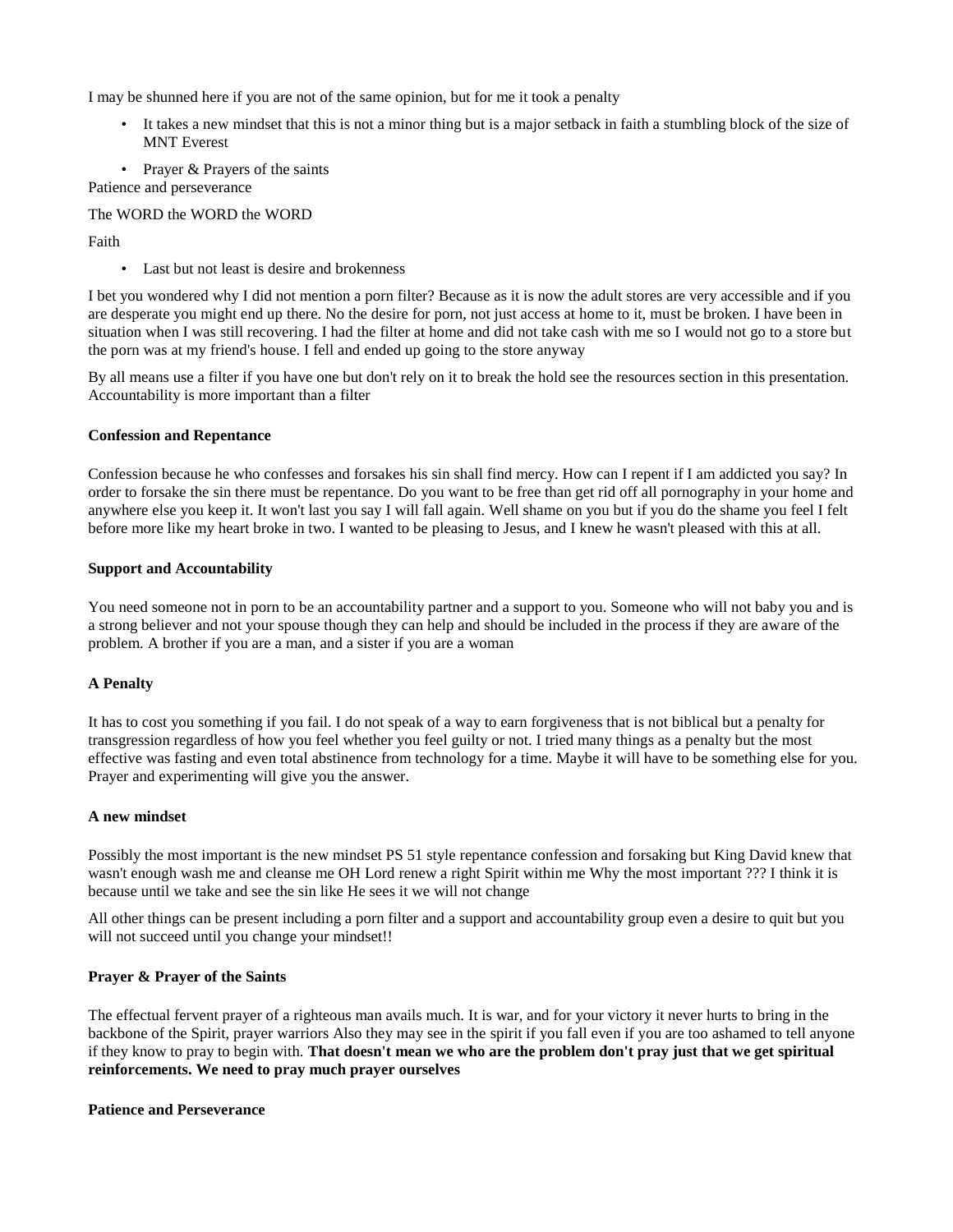IF YOU FALL GET BACK UP AND DO NOT QUIT YOUR SOUL AND WALK WITH GOD IS AT STAKE. BE PATIENT WITH YOUR SELF BUT NOT TOLERANT. BY ALL MEANS CLEAR YOURSELF FROM THE BONDAGE BUT KNOW JUST BECAUSE YOU FELL BACK DOESN'T MEAN YOU LOST THE WAR . IT DOES MEAN YOU LOST THIS BATTLE AND MUST PREPARE BETTER TO WIN THE NEXT ONE. IF YOU DO NOT HAVE PATIENCE YOU WILL GIVE UP.

# **The WORD**

NOT JUST ANY WORD BUT THE WORD, GOD'S WORD. WE FILLED OUR MIND WITH FILTH NOW TO CLEANSE THE FILTH WE MUST HAVE THE WASHING OF THE WATER BY THE WORD ALSO INCLUDED IS THE WORD SPECIFICALLY DEALING WITH PORN. IT IS GOING TO HURT AND YES IT IS UNPLEASANT BUT SO WAS CALVARY . IT WILL HURT BECAUSE IT IS A SWORD AND YOU ARE BEING SLICED TO BITS, BUT GOD HEALS. MORE RESOURCES ON THE WORD LATER

# **Faith**

FOR WITHOUT FAITH IT IS IMPOSSIBLE TO PLEASE GOD. YOU NEED TO CONFESS WITH YOUR MOUTH IT IS WRITTEN. I AM MORE THAN A CONQUEROR I AM FREE. HE WHOM THE SON HAS SET FREE IS FREE INDEED. THIS CAN BE HARD YOU DON'T FEEL VERY FREE WHEN ENTANGLED IN THIS VILE SIN. FAITH IS THE SUBSTANCE OF THINGS HOPED FOR THE EVIDENCE OF THINGS NOT SEEN. IF YOU FALL, STILL CONFESS I AM CHILD OF GOD I DON'T HAVE TO VIEW PORNOGRAPHY IF YOU FALL CONFESS AND REPENT THAT IS CONFESS. REJOICE NOT AGAINST ME MY ENEMY FOR WHEN I FALL I WILL ARISE, I WILL BEAR THE INDIGNATION OF THE LORD UNTIL HE ARISE AND PLEADS MY CAUSE ! I DID NOT START TO WIN UNTIL I DID THESE THINGS

## **Last but not least is desire and brokenness**

THIS IS SERIOUS IF YOU DO NOT HAVE A WARRIOR'S DESIRE TO SEE IT THROUGH YOU WILL FAIL. YOU MUST FIGHT THE DEVIL WILL NOT GIVE UP EASY. ALLOW GOD TO "BRAKE" YOU TELL HIM YOU WANT TO PLEASE HIM AND ASK HIM FOR STRENGTH AND SELF CONTROL. BRAKE IS SPELLED THAT WAY BECAUSE WITHOUT SPIRITUAL BREAKING WE CAN NOT PUT THE BRAKES ON THIS AND WILL GO OVER THE CLIFF

# **A workable solution**

IS YOUR SOLUTION WORKING IF NOT ADJUST FIRE AS THEY SAY IN THE MILITARY. I KNOW IT MAY SOUND STRANGE BUT THIS BATTLE IS NOT A MINOR ONE AND A MUST WIN SITUATION. I KNOW ONE THING THAT HELPED ME WAS TAKING AUTHORITY OVER MY FLESH IN THE NAME OF JESUS AND SAYING FLESH HEAR THE WORD OF THE LORD. ANOTHER THING THAT WILL HELP REGARDLESS OF THE TECHNIQUE THAT IS WORKING FOR YOU IS CASTING DOWN IMAGINATIONS BRING YOUR THOUGHTS UNDER CONTROL NOT TOLERATING YOUR MIND TO THINK ABOUT PORN EXCEPT THAT IT IS VILE FILTH.

# **The Victor**

HAVE YOU SEEN A CHAMPION FAIL IF SO WHAT WAS THERE ATTITUDE THEY SAID THAT THEY WERE TO BLAME TOOK RESPONSIBILITY AND WERE DETERMINED TO WIN NEXT TIME. THEY DON'T POUT AND WALLOW IN SELF PITY THEY GET UP AND START TRAINING FOR THE NEXT CONTEST. WE NEED TO ACT LIKE VICTORS AS THOUGH WE ARE FREE ALREADY AND TRAIN OR IN OUR CASE DISCIPLINE OUR THOUGHTS AND MINDS. DO NOT ACCEPT DEFEAT I AM MORE THAN A CONQUEROR.

ARE YOU FREE NOW AND WERE READING THIS OUT OF CURIOSITY THAN PLEASE HELP SOMEONE THESE THINGS WILL WORK AND HAVE WORKED AND WILL CONTINUE TO WORK. PLEASE SEE THE RESOURCES SECTION

# **Victors have a plan**

ALL CHAMPIONS HAVE A PLAN TO ACHIEVE THEIR GOALS. ONE THING IS WE NEED THE WHOLE ARMORER OF GOD TO STAND AGAINST THIS WILE OF THE DEVIL. THE BIBLE SAYS FAITH COMES BY HEARING AND HEARING BY THE WORD OF GOD. SO, IN ORDER TO GET THE SHIELD OF FAITH TO QUENCH THE FIERY DARTS WE NEED THE SWORD WORKING RIGHT. WELL WE HAVE TECHNOLOGY WHAT I FOUND REALLY WORKS IS PLAYING THE WORD OF THE LORD DEALING WITH PORNOGRAPHY OVER AND OVER AGAIN AND ADDRESSING MYSELF BY NAME.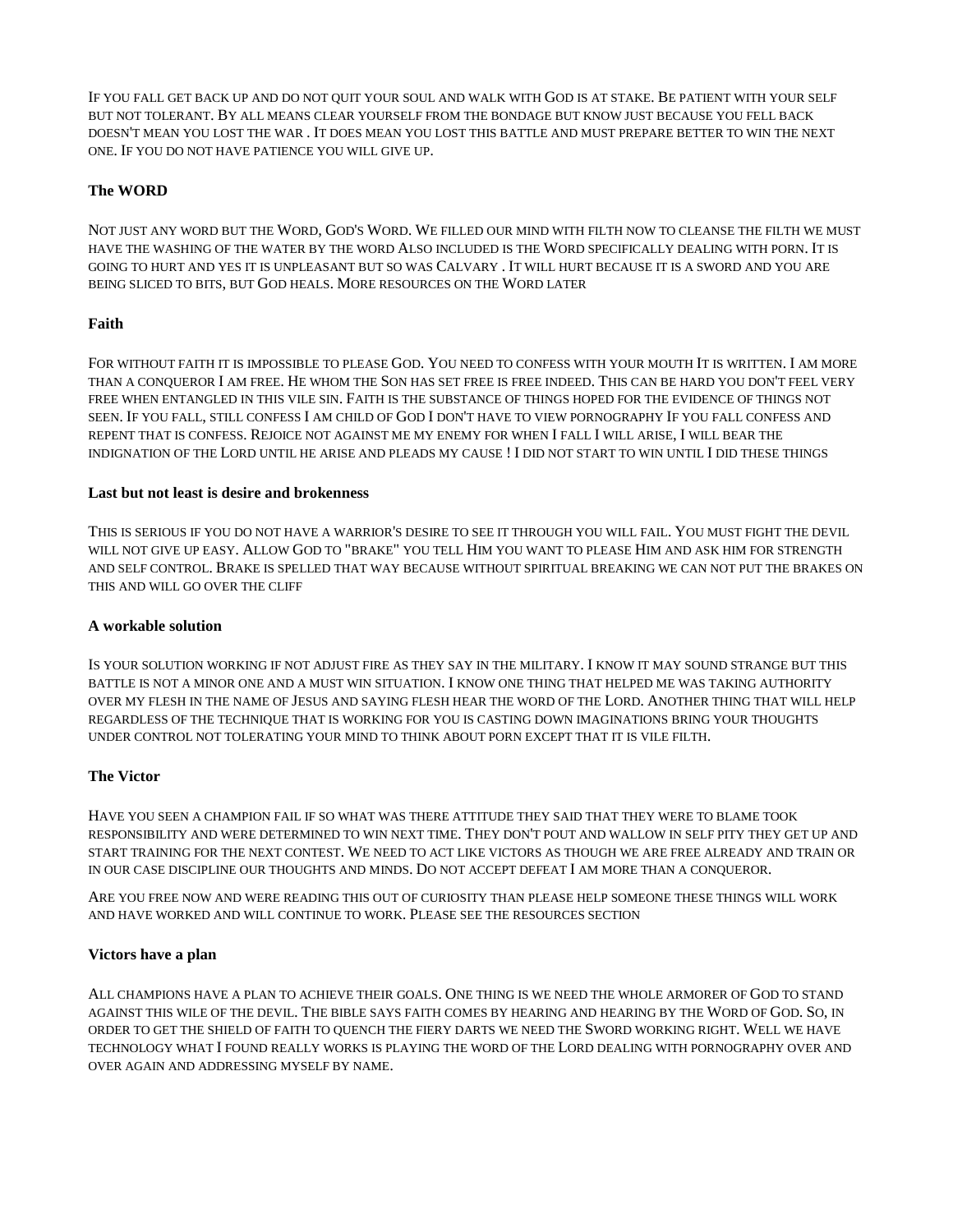THIS FEELS LIKE A CUTTING WHIP TO THE FLESH BUT IT WORKS. ALL CHAMPIONS SAY NO PAIN NO GAIN. IF YOU REALLY NEED EXTRA HELP PLAY IT EVERY TIME YOU GO ON-LINE. IT IS HARD TO DISOBEY THE LORD HAVING HIS SPIRIT AND HEARING HIM SPEAK TO YOU REMEMBER YOU ARE ADDRESSED BY NAME. IT IS NOT IMPOSSIBLE BUT YOU MADE IT A LOT HARDER ON THE FLESH. RED ALERT IS THE ATTITUDE YOU NEED TO WIN

# **Helping others**

YOU DID IT YOU ARE FREE AND THE DESIRE FOR THIS SIN IS GONE HELP YOUR BROTHER SEE MY PETITION ON CARE2 I HAVE STARTED A PETITIONED TO HAVE ALL PORN SITES ADULT CONTENT REGISTER UNDER .PRN OR .PORN. WHY NOT JUST HAVE IT ABOLISHED ? THIS IS AMERICA IF I MOVE TO DO THAT THAN THE LAW WILL ALSO WORK ITS WAY TO US WHO WORSHIP THE LORD. HOW CAN WE THE CHURCH EXPECT THE WORLD TO CHANGE? WHEN MESSIAH RETURNS IT WILL HAPPEN BUT UNLESS THE MAJORITY IN THIS COUNTRY IS REVERENCING HIM IN TRUTH IT WILL ONLY HARM THE GOSPEL TO TRY AND CHANGE THE COUNTRY. WE THE CHURCH NEED TO GET SIN OUT OF OUR LIVES AND THE LORD WILL WORRY ABOUT THE WORLD

THIS PETITION WILL PROTECT THE ALL RIGHTS OF ALL INVOLVED. IT IS NOT THE BEST SOLUTION, BUT THE BEST SOLUTION I DON'T BELIEVE WILL BE ATTAINABLE UNTIL THE CHURCH REGAINS THE POWER AT THE THRONE WE NEED!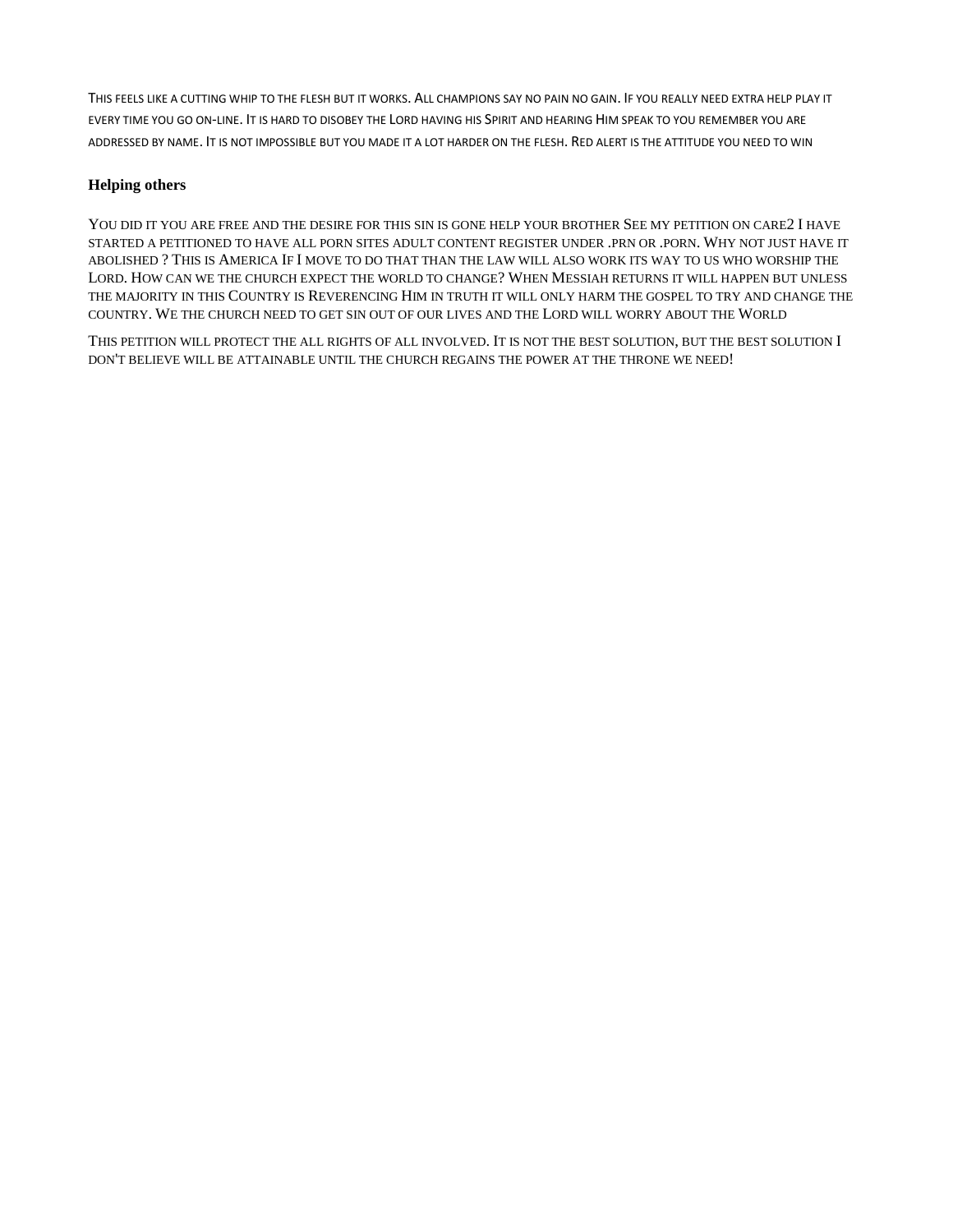#### **Resources**

• THE WORD OF THE LORD SPECIFICALLY FREE SOFTWARE CALLED ESWORD AUDACITY FREE AUDIO RECORDING SOFTWARE SO YOU ARE ADDRESSED BY NAME

INTERNET STATICS THESE ARE SOME GOOD ONES

**Used with permission by<http://www.didvictory.com/forn5.htm>**

#### **Yet another study on pornography?**

- Yes I know that it is needed this is written from some one that has broken the hold
- I need to do this as is needed
- The king told me he wanted me to do this
- The hidden sins of the heart are powerful
- The truth must be told by someone that has been freed by the power of the truth

I willingly give evidence of the effects of iniquity on the life of a believer and I pray that you will use this study as well as recoverthesword(how to get it is located at the end of the study), and break the stronghold of porn in your life.

#### **A little background**

Pornography is not mentioned in the bible therefore it is not wrong you say. It is not mentioned under that name no, but the principle is condemned from Genesis to Revelation. I know this the work of a deranged man who finds demons under every tree to some and it is up to every man to determine what is evil is the society's view **Friend please read this as it is the heart of iniquity that gets Gods anger.**

## **the history of pornography**

The history of pornography deals with the prostitute and the whore. It means the pictures and writings of the harlot. Now as believers we are told to avoid both harlots and whores. The meaning of the word should set up a red flag in our hearts.

Plus we are told to think on good things the pictures of harlots and whores are not good things.

I am a believer that doesn't mean I have it all together but one thing I know sin is detestable to the only Lord and Saviour Jesus. I make no apologies if this offends you I am determined not to be a stumbling block to my brother in any way

#### **I will prove the history**

*Notice the word porne with a line over the e and its spelling and such more on that later pronounced pornay*

#### **If a sin why no mention?**

Is there a mention of gambling by name in the scripture? Not that I know of. Yet just about any pastor will tell you gambling is wrong. Why? It violates other teaching of scripture like thriftiness, laying up treasures on the earth the principle of gaining money without wisdom, not being a good steward etc.. So now we must ask does pornography violate any principle in the Word of the Lord.

#### **Yes it does plenty**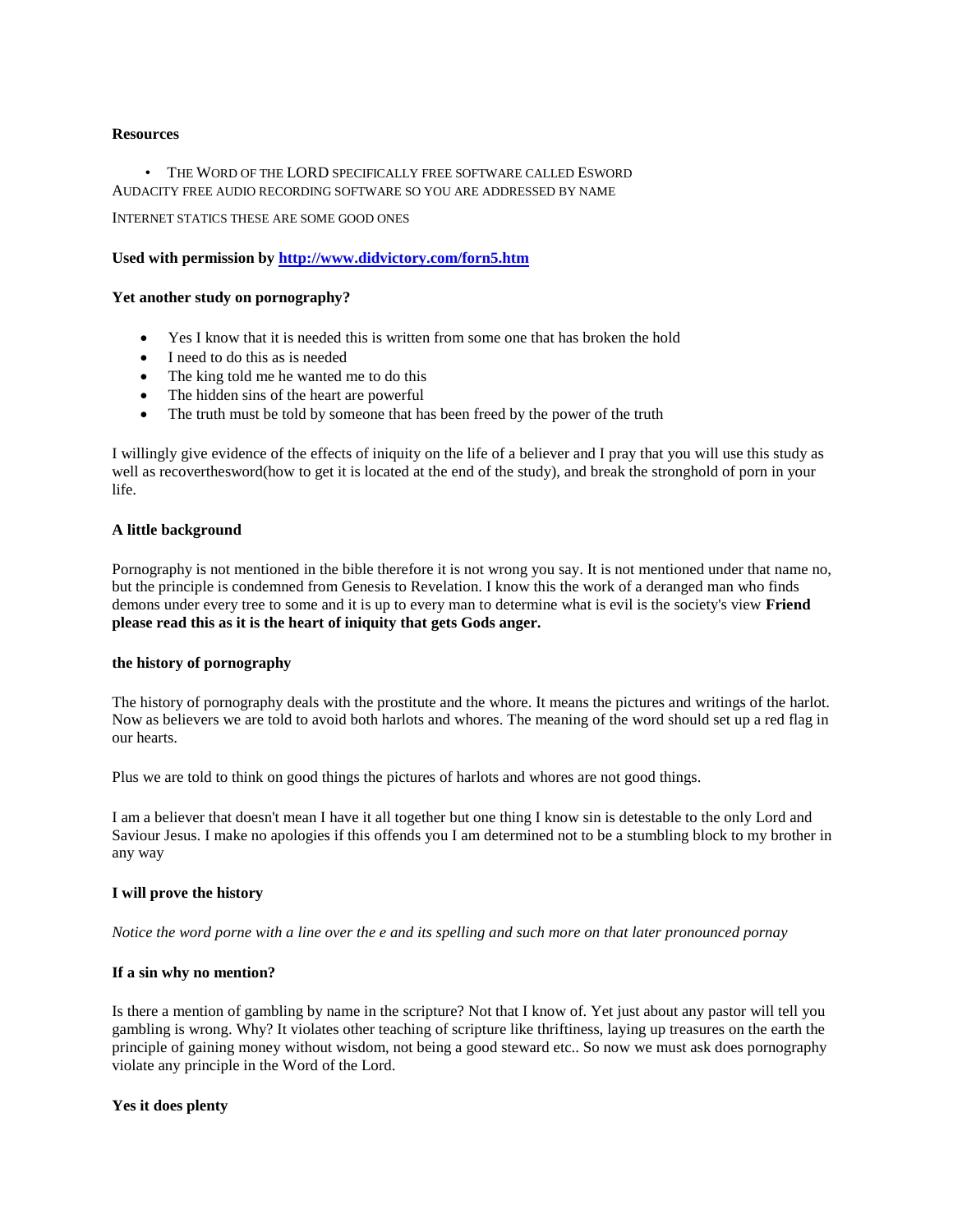Where shall I begin I shall begin at the beginning of our hope in the words of the Master of Glory LORD of heaven and earth Jesus. Matthew 5:28 But I say unto you that whosoever looketh on a woman to lust after her has already committed adultery with her in his heart. This one stung like a brood of scorpions when I was in this sin. I don't have to tell you that it is nearly impossible to view porn without lusting after the woman in your heart.

### **Notice it did not say anything about the woman or the man being married!**

## **Are you crying yet?**

Even as I set here and write I'm crying as I know what this has done to my walk with the Lord and the great danger he has delivered me from.

Then You have Matthew 5:8 Blessed are the pure in heart for they shall see God. I know I can answer that it caused impurity in heart the porn industry does not promote monogamous godly marriage anything but that. They don't stop with just sexual acts between a man and a woman. Porn causes impurity of heart.

Notice the Master's attitude on anything that makes us to offend [sin] He says cut it off and cast it away! Matt 5:29- 30. Wow! this passage is directly after the passage dealing with adultery of the heart and before the causes of physical adultery.

Where is it mentioned in the scripture in the word porneia which is the greek word for sexual imorality translated as fornication including incest and adultery pornos a male fornicator porne already mentioned

What is with a word you ask Well I will tell you it is very important to understand the roots of pornography as it has its roots in fornication

### **More on the History**

I will quote few different sources some religious some not they all speak with one voice on what porn is

**From Psychology Wiki** Pornography (Greek pornographia from porne , prostitute + grapho , (v.) to write + suffix ia , state of , property of , place of) , more informally referred to as porn or porno, is the explicit representation of the human body or sexual activity with the goal of sexual arousal.

*See I am not making this up this word pornography is so close to the greek it is pathetic*

#### **Luthern ethics**

*A Series of Statements of the American Lutheran Church and an analysis by ALC Office of Church in Society (1974, 1985)*

*Now a good one from an indepth study on porn by the Lutherans note I am not a Lutheran he killed brothers in the faith and not catholic faith either. I used then because they are religious, but not of my biblical faith A Series of Statements of the American Lutheran Church and an analysis by ALC Office of Church in Society (1974, 1985) 2. Definitions of Pornography*

*2.1 The word "pornography" is compiled from two Greek words, "pornay" and "graphay." "Pornay" is a form of "peraymi," which means "to sell," usually in reference to a slave or harlot for hire. "Graphay" refers to that which is written, inscribed, or pictured. "Pornography," then, literally means picturing or describing prostitutes, with the connotation of an unequal slave/master relationship. Such portrayals have occurred throughout human history.*

#### **from a dictionary**

*pornography definition*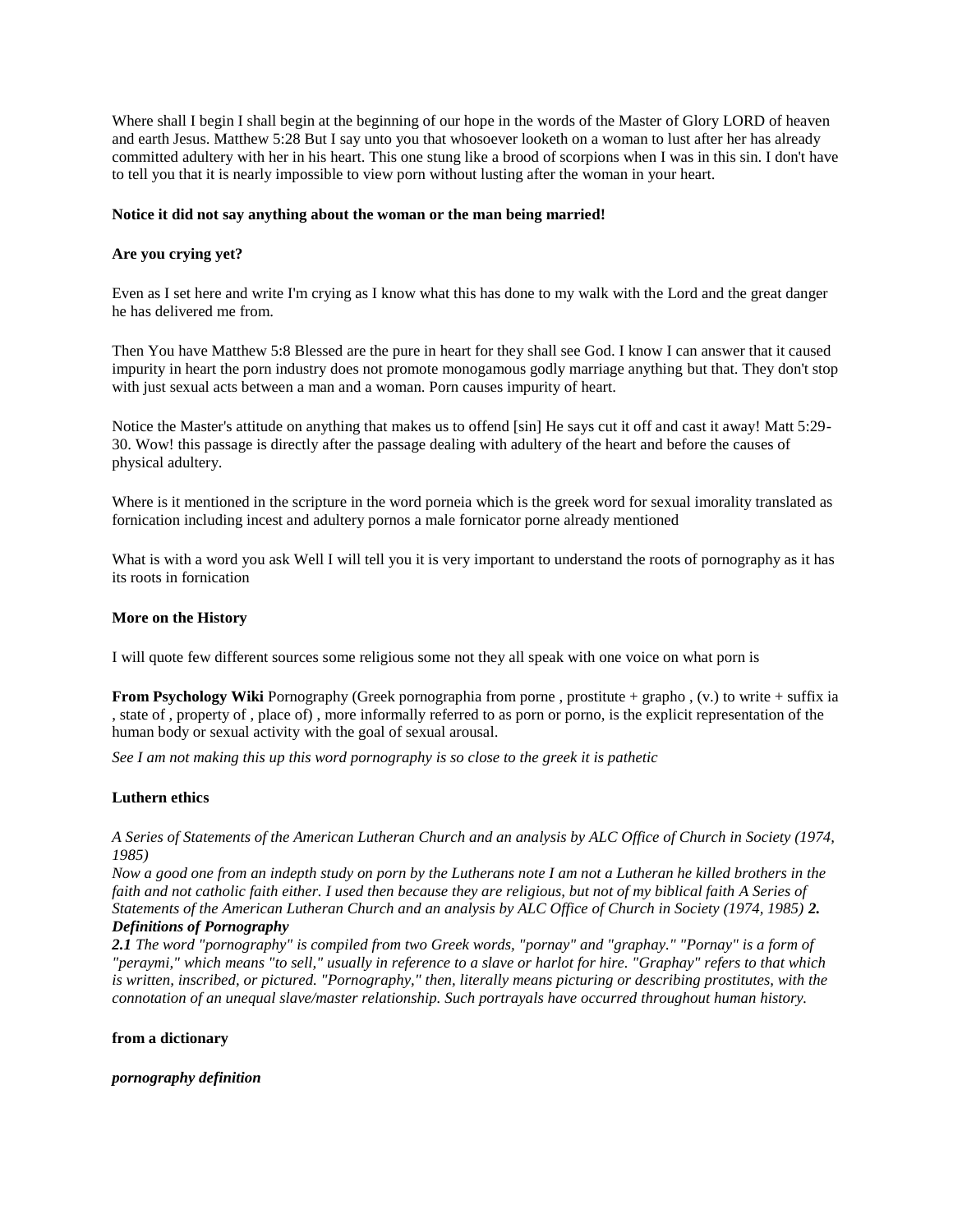*por·nog·ra·phy (pôr näg′rə fē)*

## *noun*

- *1. writings, pictures, etc. intended primarily to arouse sexual desire*
- *2. the production of such writings, pictures, etc.*

*Etymology: < Gr pornographos, writing about prostitutes < pornē, a prostitute, orig. a euphemism, lit., (something) sold, akin to pernēmi, to sell (esp. as a slave, or for a bribe) < IE base \*per-, to sell, bring across, come over > [fare](http://www.didvictory.com/fare) + Gr graphein, to write: see [graphic](http://www.didvictory.com/graphic)*

# *Related Forms:*

- *[pornographer](http://www.didvictory.com/pornographer) por·nog′·ra·pher noun*
- *[pornographic](http://www.didvictory.com/pornographic) por′·no·graph′ic (pôr′nə graf′ik) adjective*
- *[pornographically](http://www.didvictory.com/pornographically) por′·no·graph′i·cally adverb*

*[Webster's New World College Dictionary](http://www.amazon.com/gp/product/0764571257?ie=UTF8&tag=lovetoknow-20&linkCode=as2&camp=1789&creative=9325&creativeASIN=0764571257) Copyright © 2005 by Wiley Publishing, Inc., Cleveland, Ohio.* 

# *pornographic*

*modif.* 

Okay that is three sources they all say the same thing where porn came from. There are many more but even using the greek porne brings up tons of porn sites. For this search I used a text browser. I know my limitations and going thru about 3 or so pages of porn is not the right idea it is not wise if I don't have to take heed lest I fall

Ok now we must ask ourselves some questions as believers some hard questions?

- Why do we want to look at pictures of prostitutes?
- How could this be thinking on good things ?
- How can we take fire in our bosom and not be burned wisdom from the wise

Stated in a more specific way How can we look at porn the pictures of harlots and be satisfied with our wives if you are single this making of provision for the flesh will notice I did not say *if but will* lead you to commit a type of fornication premarital sex. *Notice the word type because pornography itself is also type of fornication of the heart Matt 5:28 that leads to physical fornication*

Maybe I will will get in trouble but porn is a form of idolatry and it takes the place of God in your life if you let it

# **More Questions**

- If I am serving God can I serve porn as it is clearly a violation of the biblical holiness?
- Do I dare think that just because I am a member of the household of G-d that I will be OK?
- What are the long terms effects of looking at porn
- Is porn ungodliness?

# **Why the Questions ?**

Well first if we ask ourselves these self answering questions then we will be working in the right direction